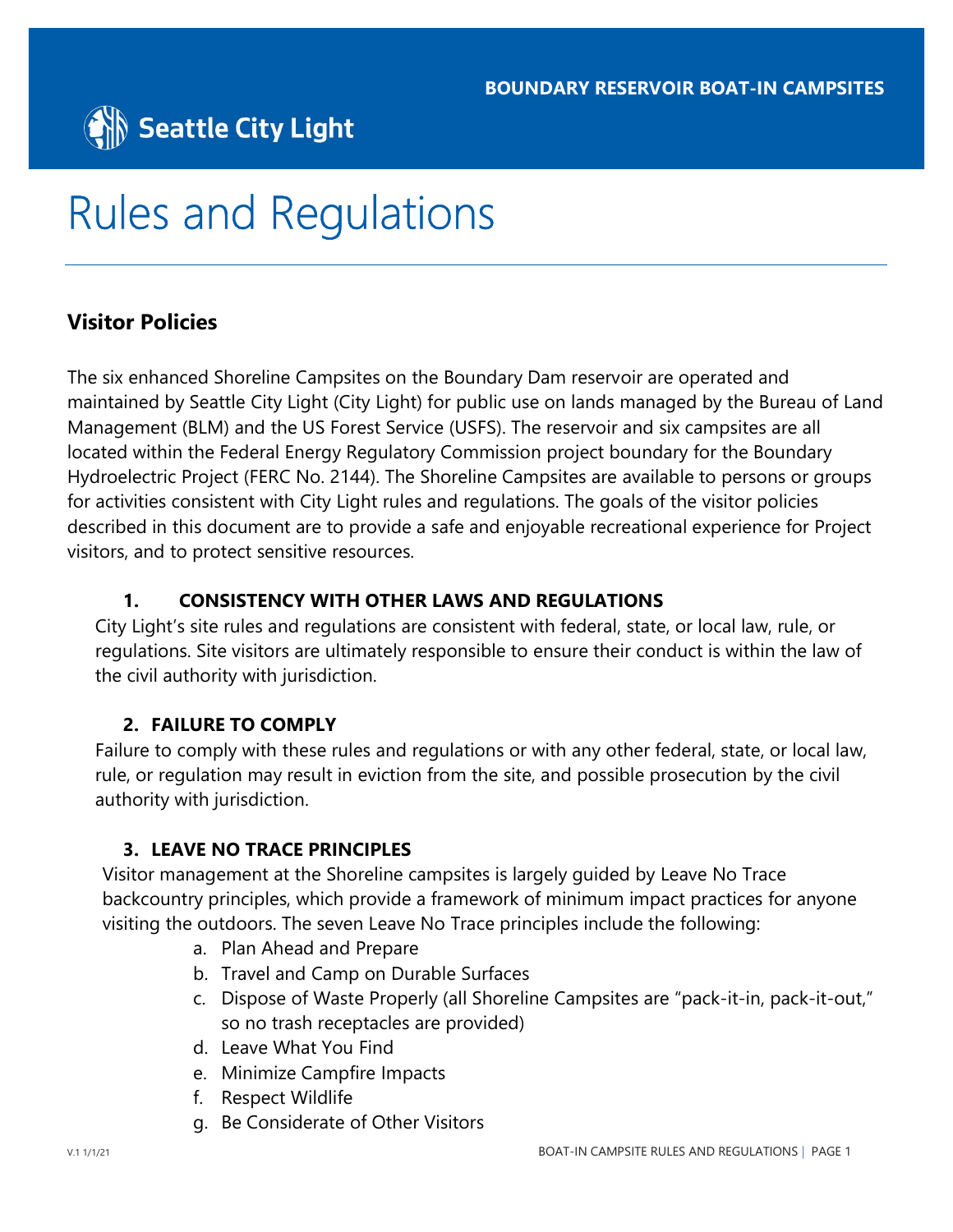# 4. CAMPING

To ensure the Shoreline Campsites provide a safe and enjoyable camping experience for visitors, the following rules apply to all campers:

- a. Campers shall set up tents only at clearly designated tent pads in order to limit expansion of site/trampling of vegetation.
- b. All campsites are available on a first-come, first-served basis.
- c. Campers are encouraged to complete a registration form and place the completed form in the registration box prior to launching watercraft, notating "On River" for campsite location. Registration boxes will be installed at boat launches at the Forebay Recreation Area, Metaline Waterfront Park, and future Portage Trail.
- d. Campsites are not for residential use. Campers are limited to a consecutive six-night stay between Memorial Day weekend (beginning Friday night) and Labor Day weekend. Campers are limited to a consecutive 14-night stay between Labor Day weekend and Memorial Day weekend.
- e. Campers must be courteous to other campers and City Light personnel, or risk being asked to leave.
- f. The digging or leveling of ground or the construction of any structure without written permission of City Light is prohibited.

# 5. RESPECTFUL RECREATION

- a. It is prohibited to participate in any recreational activity in a manner and/or location that may subject people or personal property, site resources, or facilities to risk, injury, or damage.
- **b.** Engine-driven electric generators are discouraged at Shoreline campsites, and if used may be operated only between the hours of 8:00 AM and 9:00 PM.
- c. No person shall use profane or abusive language or conduct oneself in a disorderly manner which interferes with the ability of other visitors to have an enjoyable recreational experience
- d. No person shall use an amplified music system or sound-emitting electronic equipment, including radio, television, or other such equipment, at a volume which emits sound beyond the immediate individual camp or picnic site. Portable radios and music players ae permitted provided they are not operated at a volume or in any manner that disturbs the peace of others.

# 6. PETS

- a. All pets must be kept on a leash, and under physical control, at all times while at the Shoreline Campsites.
- b. Any pets or animals displaying vicious or aggressive behavior or otherwise posing a threat to public safety or deemed a public nuisance are prohibited from the Shoreline Campsites and subject to removal.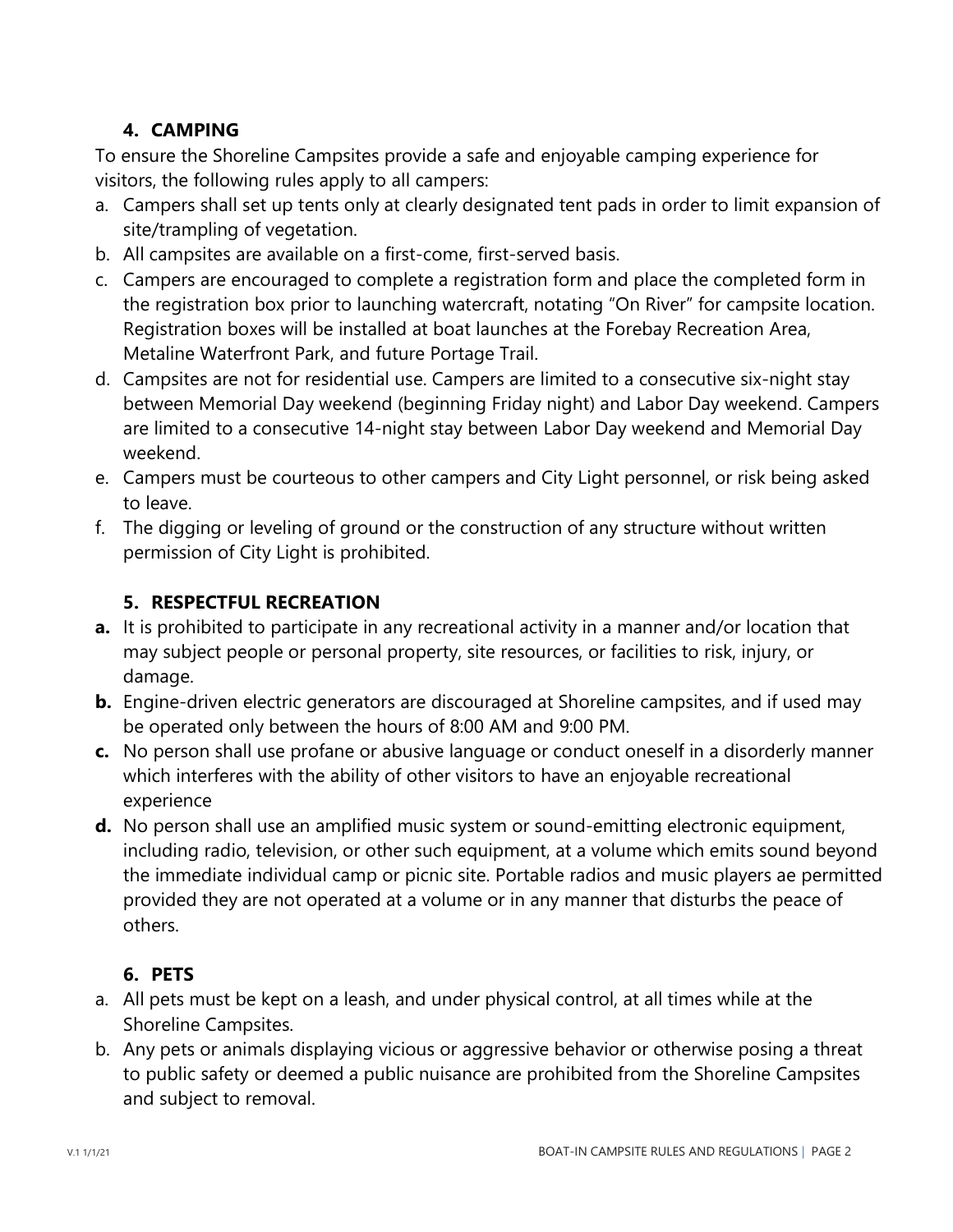c. Pet owners or handlers are responsible for cleaning up their animal's waste and disposing of the waste in appropriate offsite trash receptacles, not the pit toilets.

#### 7. VANDALISM

No person shall remove, destroy, injure, mutilate, or deface any site properties, planting, equipment, facilities, or any natural or landscaped environment, including but not limited to natural formations, historical and archaeological features, vegetation, or native animals.

# 8. CAMP FIRES

- a. No person shall build any fire except in site areas designated for such purposes. Propane barbecues or other portable stoves are allowed.
- b. If recreationists need to collect firewood, they may collect dead and down wood only
- c. Do not put plastics, metals, glass, or other non-burnable materials in fire rings.
- d. Fires shall not be left unattended and must be completely extinguished prior to departure. Hot coals may be disposed of only in fire rings or grills.
- e. City Light prohibits open burning of any type and will implement federal agency or county fire bans when appropriate.

# 9. FIREARMS AND/OR WEAPONS

No person shall:

- a. Aim any loaded or unloaded firearm within the site.
- b. Willfully discharge from, across, or into the site any firearm, air gun, or other weapon that discharges a projectile capable of inflicting injury to person or damage to property.
- c. Display a weapon in a threatening manner (RCW 9.41.270).

#### 10.FIREWORKS

No person shall possess, discharge, set off, or cause to be discharged fireworks, explosives, or explosive devices of any kind, or other pyrotechnics, firecrackers, torpedoes, rockets, or substances harmful to the life of safety of persons or property. This prohibition includes those devices classified by the State Fire Marshall as consumer fireworks, commonly referred to as "safe and sane" fireworks.

#### 11.RUBBISH AND SANITATION

- a. All Shoreline Campsites are "pack-it-in, pack-it-out." Garbage, trash, rubbish, litter, gray water, or any other waste material or waste liquid generated incidental to authorized recreational activities shall be removed from the site by the visitors.
- b. No person shall bring onto the Shoreline Campsites any household or commercial garbage, debris, or dead animals or fish of any kind for disposal or dumping.
- c. Visitors using the Shoreline Campsites shall keep their sites free of trash and litter during the period of occupancy and shall remove all personal equipment and clean their sites upon departure.